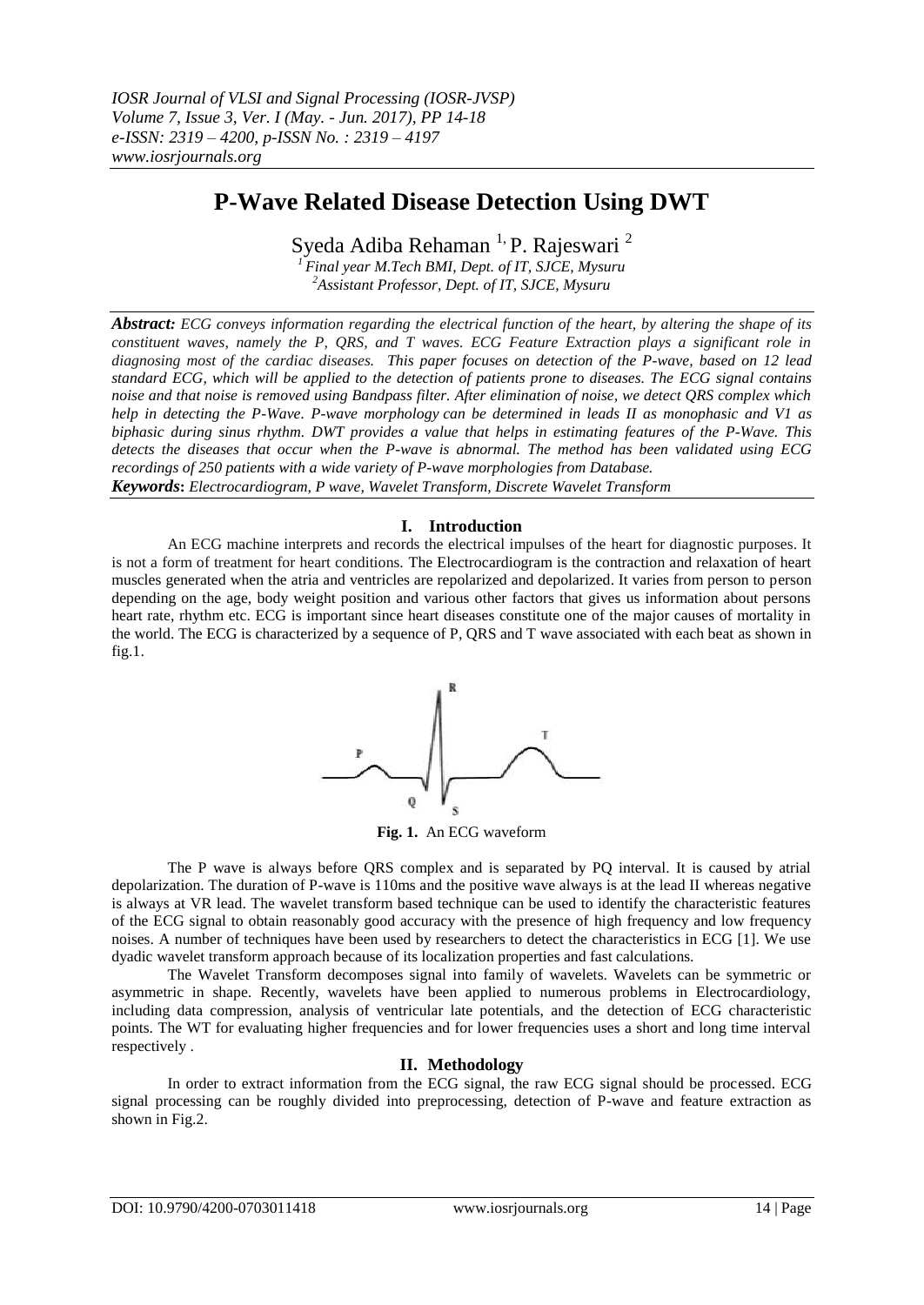

**Fig.2.** Structure of ECG Signal Processing

The ECG signal is collected from JSS Hospital, Mysuru. The signal is read using EDFbrower software. The data is preprocessed and features are extracted. A Feature Extraction method using Discrete Wavelet Transform (DWT) was proposed by Emran et al [2]. DWT is applied on the features extracted and we obtain wavelet co-efficients. There are four wavelet co-efficients and we select the co-efficient that gives values related to Pan-Tompkins algorithm. From the co-efficients we get maximum and minimum values which are used to locate P-wave. Once we achieve P-wave, we check for the diseases involved that is if the P-wave is abnormal.

### **2.1. Pre-processing**

ECG signal mainly contains noise.The purpose of preprocessing is to remove artifacts from raw signal. Artifacts are the electrical interference by outside sources, electrical noise,baseline wandering muscle interference etc. The two main problems in ECG signal processing is baseline wander removal and suppression of noise.Baseline wandering is one of the noise artifacts that affect ECG signals. We use the median filters[3] to eliminate baseline drift of ECG signal. To remove the noise, we use Discrete Wavelet Transform.

#### **2.2. Detection of QRS Complex**

QRS detection is difficult, because of the various types of noise that can be present in the ECG signal. Noise sources include muscle noise, artifacts due to electrode motion, power-line interference, baseline wander, and T waves with high-frequency characteristics similar to QRS complexes. Here the filters reduce noise and thereby increase signal to noise ratio[4]. Software QRS detectors typically include three different types of processing steps: linear digital filtering, nonlinear transformation, and decision rule algorithms. We used linear digital filtering which uses bandpass filter for elimination of noise.

#### **2.3. Detection of P-Wave**

The ECG signal obtained is contaminated generally by different sources of noises that can disrupt the phase and the amplitude characteristics of the useful signal, where there is necessity of a good filtering [5]. We apply a band pass filter [6] to eliminate the noises caused by the breathing, the movements of muscles and the baseline[7].

In general, the normal ECG means that there is a regular normal rhythm and waveform. However, the ECG rhythm of the patient with arrhythmia will not be regular in certain QRS complexes. Therefore, we find the characteristics that help us to obtain a perfect ECG waveform. We first need to find the location of every QRS complex. The locations of QRS complex have the maximum variation in the slopes. The method of Pan-Tompkins was adopted to detect the QRS complex [8]. The Pan and Tompkins QRS detection algorithm identifies the QRS complexes based upon digital analysis of slope, amplitude, and width of the ECG data. The algorithm implements a special digital band pass filter. It can reduce false detection caused by the various types of interference present in the ECG signal. Once we get the location of QRS complex, P-wave can be located easily by getting the maximum and minimum values which denote a P-wave. After obtaining a noise free Pwave, we check for its normality. In some cases, the P-wave is absent. Hence, we detect the diseases that occur when there is abnormal P-wave. The diseases being detected are atrial fibrillation, atrial flutter etc.

#### **2.4. Feature Extraction and DWT**

The Feature Extraction stage extracts diagnostic information from the ECG signal. It provides us the features extracted using DWT such as the co-efficient obtained after passing through filters and being downsampled produce approximate, horizontal, diagonal and vertical co-efficients respectively.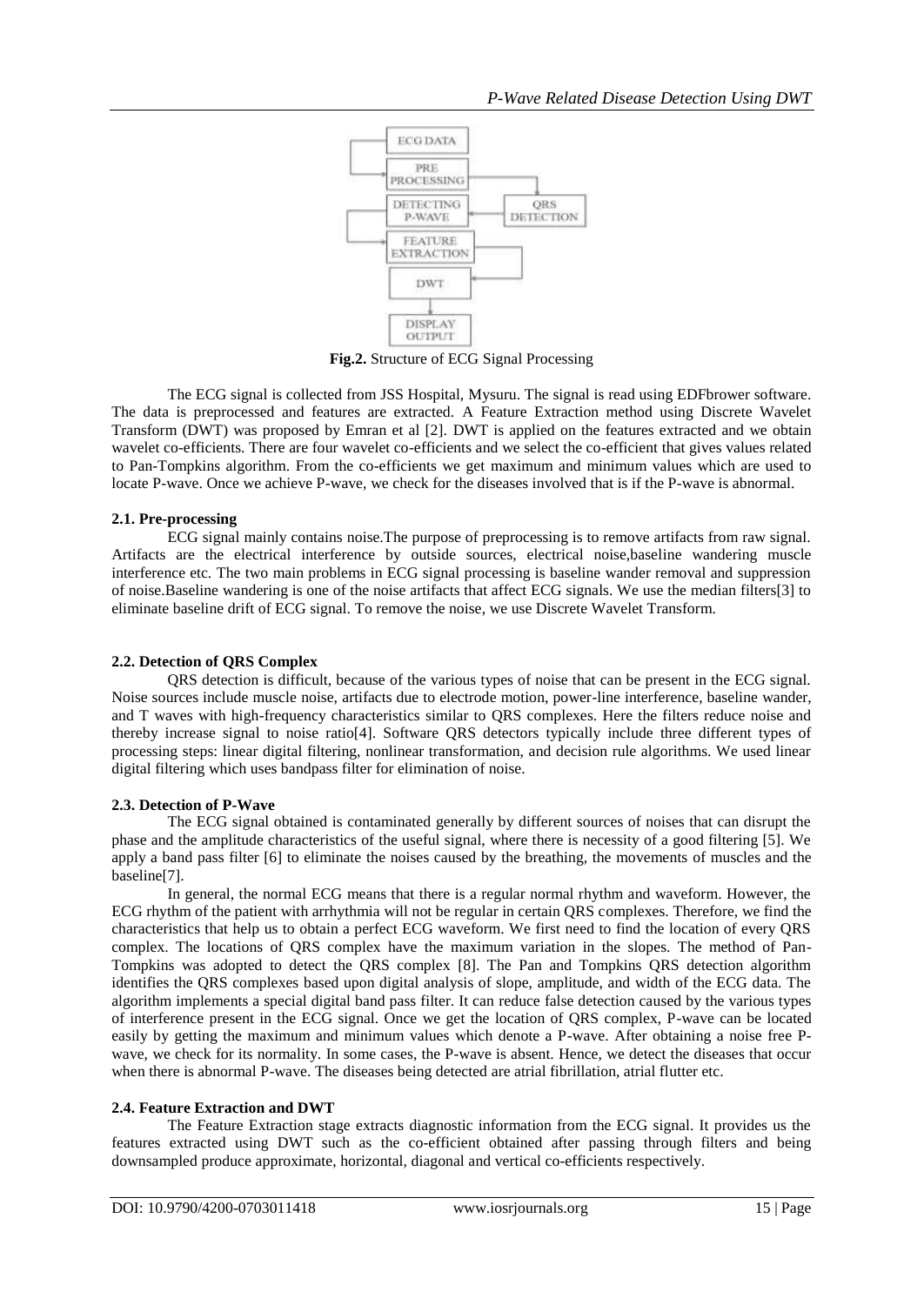Discrete Wavelet Transform (DWT) can be used as a good tool for analyzing non-stationary ECG signal as wavelet transform has been proven to be useful tool for non-stationary signal analysis. The DWT of a signal is calculated by passing it through a series of filters as in fig.3, first the samples are passed through a low pass filter with impulse response g (Eq.1) and then it is passed through high pass filter h (Eq.2). The output gives wavelet coefficient values 1<sup>st</sup>, 2<sup>nd</sup> etc represent approximate, diagonal, vertical and horizontal respectively.



**Fig. 3.** Block diagram of DWT filter analysis

However, since half of the frequencies are removed the other half are discarded using Nyquists rule. The filter output of the low-pass filter h is then subsampled by 2 and further processed by passing it again through a new low-pass filter h1 and a high-pass filter h2 with half the cut-off frequency of the previous one, i.e:-

$$
\text{ylow[n]} = \sum_{k=-\infty}^{\infty} x[k] g[2n-k] \quad \text{........(1)}
$$
\n
$$
\text{yhigh[n]} = \sum_{k=-\infty}^{\infty} x[k] h[2n-k] \quad \text{........(2)}
$$

| Co-efficients                                                         | Co-efficients value |       |     |     |       |     |  |
|-----------------------------------------------------------------------|---------------------|-------|-----|-----|-------|-----|--|
|                                                                       |                     |       |     |     |       |     |  |
| Approximate                                                           | 157                 | 178   | 197 | 213 | 162   | 236 |  |
|                                                                       |                     |       |     |     |       |     |  |
| Horizontal                                                            | 0.0                 | 0.0   | 0.0 | 0.0 | 0.0   | 0.0 |  |
|                                                                       |                     |       |     |     |       |     |  |
| Diagonal                                                              | -9                  | $-12$ | 3   | 19  | $-70$ | 4   |  |
|                                                                       |                     |       |     |     |       |     |  |
| Vertical                                                              | 0.0                 | 0.0   | 0.0 | 0.0 | 0.0   | 0.0 |  |
| $\mathbf{T}$ . Lis L. $\mathbf{C}$ . L. $\mathbf{C}$ . L. L. L. L. L. |                     |       |     |     |       |     |  |

**Table I:** Co-efficient Values.

The coefficient values listed in Table I are obtained after applying DWT to the P-wave that was detected after elimination of noise.

The co-efficient values in the table I show values for Approximate, Horizontal, Vertical and Diagonal and the Pwave can be plotted using approximate and diagonal values since horizontal and vertical co-efficient values show zero(0) result because it contains noise that is eliminated.



Fig. 4 (a). P-wave plot with diagonal co-efficient value obtained after applying DWT and (b). P-wave plot with approximate co-efficient value obtained after applying DWT where X-axis represents co-efficient values and Yaxis represents amplitude.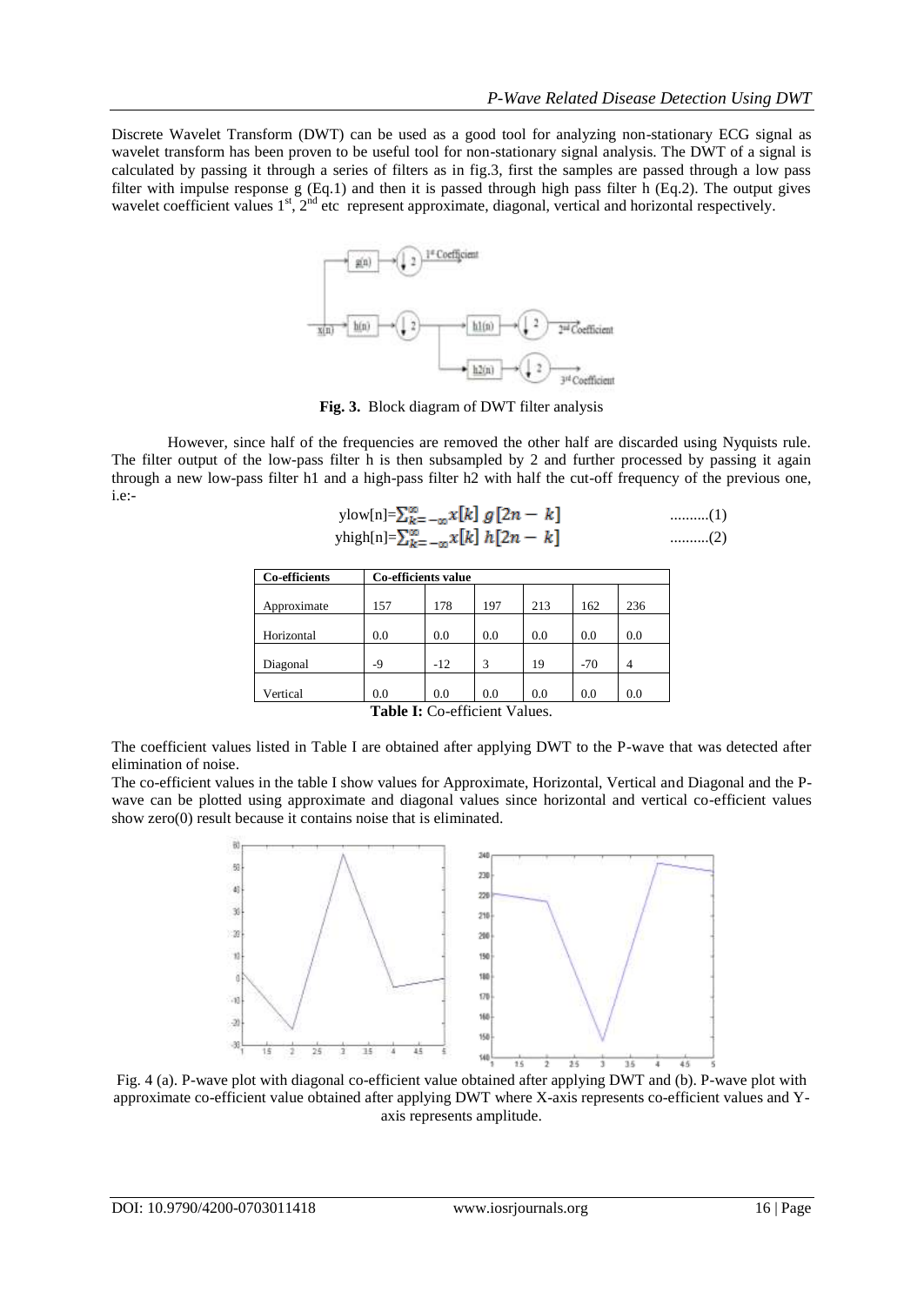# **III. Result And Conclusion**

ECG signals required for analysis are collected from JSS Hospital, Mysuru. The database contains 250 records. The methods were developed under Matlab software.

In this paper, we present an algorithm based on Wavelet Transform for the detection of P waves of ECG. ECG characteristic points based on WT shows the potential of the WT especially for processing time-varying biomedical signals. The power of WT lies in its multiscale information analysis which can characterize a signal very well. It is clear that the WT method will lead to a new way of biomedical signal processing.

A total of 40 data sets where collected out of which 30 were diseased which had atrial fibrillation, atrial flutter , sinus rhythm and 10 were normal ECG. The algorithm has correctly classified sinus rhythm and normal set whereas the atrial fibrillation and atrial flutter have false estimation as shown in Table II.

| Disease                    | Number<br>οf<br><b>Samples</b> | True<br>Estimation | <b>False Estimation</b> |
|----------------------------|--------------------------------|--------------------|-------------------------|
| <b>Atrial Fibrillation</b> |                                |                    |                         |
|                            | 10                             | 07                 | 03                      |
| <b>Atrial Flutter</b>      |                                |                    |                         |
|                            | 10                             | 09                 | 01                      |
| Sinus Rhythm               |                                |                    |                         |
|                            | 10                             | 10                 | 00                      |
| Normal                     | 10                             | 10                 | $\rm 00$                |

|  |  | Table II: Displaying disease |
|--|--|------------------------------|
|  |  |                              |

The P-wave detected checks the range of the disease and converts into frequency value and gives a normal signal or diseased name as an output.



**Fig.5 (c)** Sinus Arrhythmia **Fig.5 (d)** Sinus Rhythm/ Normal

The diseases related to P-wave such as Atrial Fibrillation, Atrial Flutter, Sinus Arrhythmia and Sinus Rhythm/ Normal are shown in fig 5 (a), (b), (c)and (d) respectively.

## **Acknowledgement**

It gives great pleasure in presenting the paper on "P-Wave Related Disease Detection Using DWT". We would like to take this opportunity to thank JSS Hospital, Mysuru for providing ECG data of the patients. We are also grateful to our Department of Instrumentation, SJCE, Mysuru for their indispensable support and suggestions.